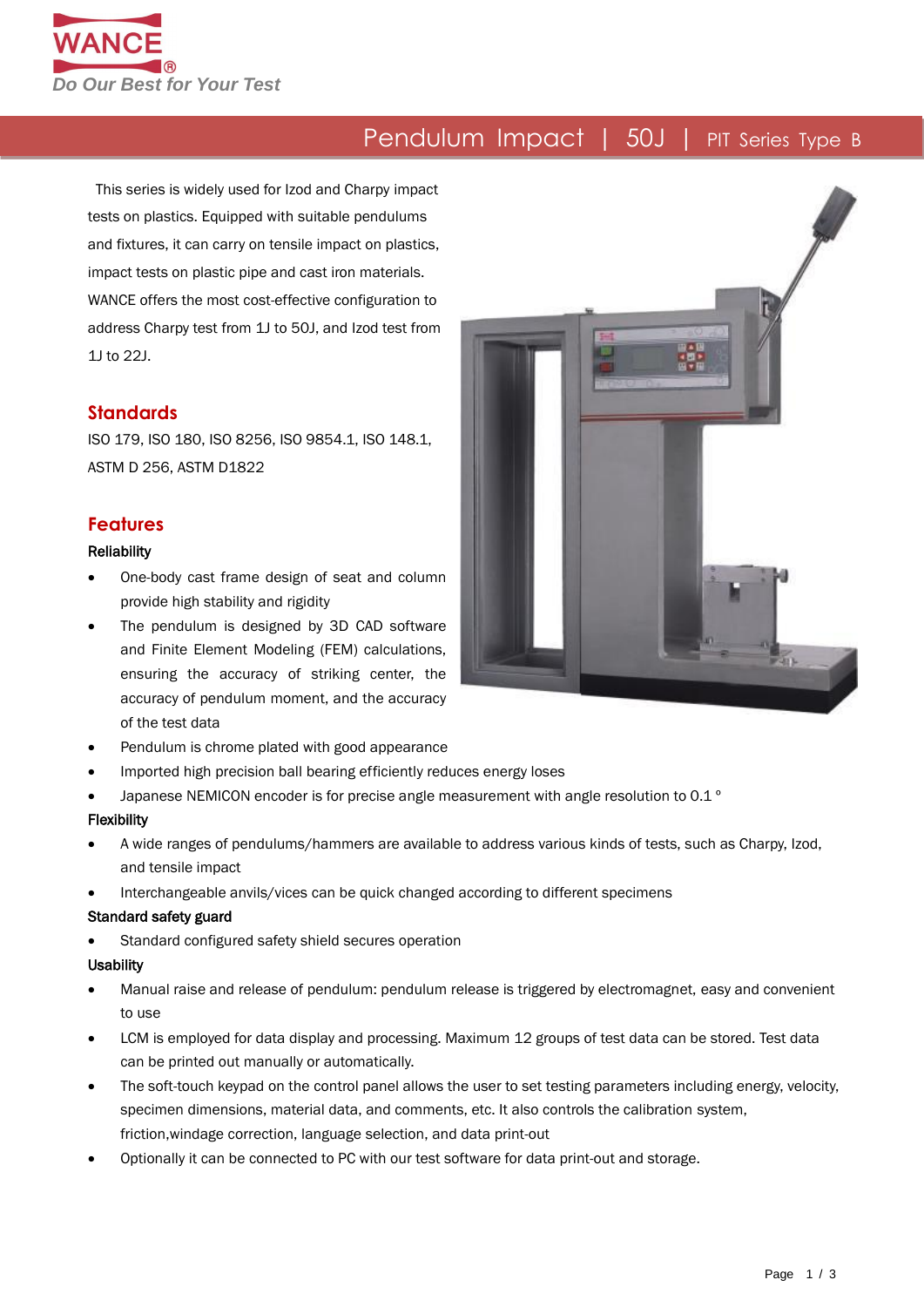## Pendulum Impact | 50J | PIT Series Type B

### **Optional test software**

- It can work under X86 OS, like Windows XP, Vista, and Win7.
- Real-time display of pendulum current angle and energy, angle after impact and absorbed energy, and striking angle.
- Test report includes test date, test specimen information, absorbed energy, and impact toughness.
- Automatically judge pass or no-pass according to preset criterion.
- Test report can be reviewed and exported to EXCEL.

### **Parameters**

1. Max energy

| Model                                                            | <b>PIT550</b>         | <b>PIT501</b>            |  |  |  |  |
|------------------------------------------------------------------|-----------------------|--------------------------|--|--|--|--|
| <b>Type</b>                                                      | $B-2$                 | $B-2$                    |  |  |  |  |
|                                                                  | $B-3$                 | $B-3$                    |  |  |  |  |
|                                                                  |                       | $B-4$                    |  |  |  |  |
| Charpy                                                           | 1J,2J,4J              | 7.5J,15J,25J,50J         |  |  |  |  |
| <b>Izod</b>                                                      | 1J, 2.75J, 5.5J       | 5.5J.11J.22J             |  |  |  |  |
| Tensile impact                                                   |                       | 7.5J,15J,25J             |  |  |  |  |
| B-2: LCD display                                                 | B-3: Computer display | B-4: Instrumented impact |  |  |  |  |
| PIT501 B-4 Instrumented pendulum: Chapry:15J, 25J, Izod: 11J,22J |                       |                          |  |  |  |  |

- 2. Angle of striking: 150º
- 3. Angle resolution: 0.1º
- 4. Charpy test parameter
	- Velocity of striking:2.9m/s(≤5J), 3.8m/s(>5J)
	- Distance from the axis of support to the center of percussion : 230mm(≤5J), 395mm(>5J)
	- Angle of striking tip: 30°
	- Radius of striking edge: 2mm
	- Radius of curvature of supports: 1mm
	- Angle of slope of supports:  $5^\circ$
	- Angle of taper of supports:  $10^{\circ}$
	- Angle of supports: 90 °
	- Support span: 40mm, 60mm, 70mm
	- Specimen dimension (length x width x thickness) 80mm×10mm×4mm 50mm×6mm×4mm 120mm×15mm×10mm
- 5. Izod test parameter:
- Velocity of striking: 3.5m/s
- Distance from the axis of support to the center of percussion: 335mm
- Angle of striking tip: 75°
- Radius of striking edge: 0.8mm
- Front angle of striking edge: 5°